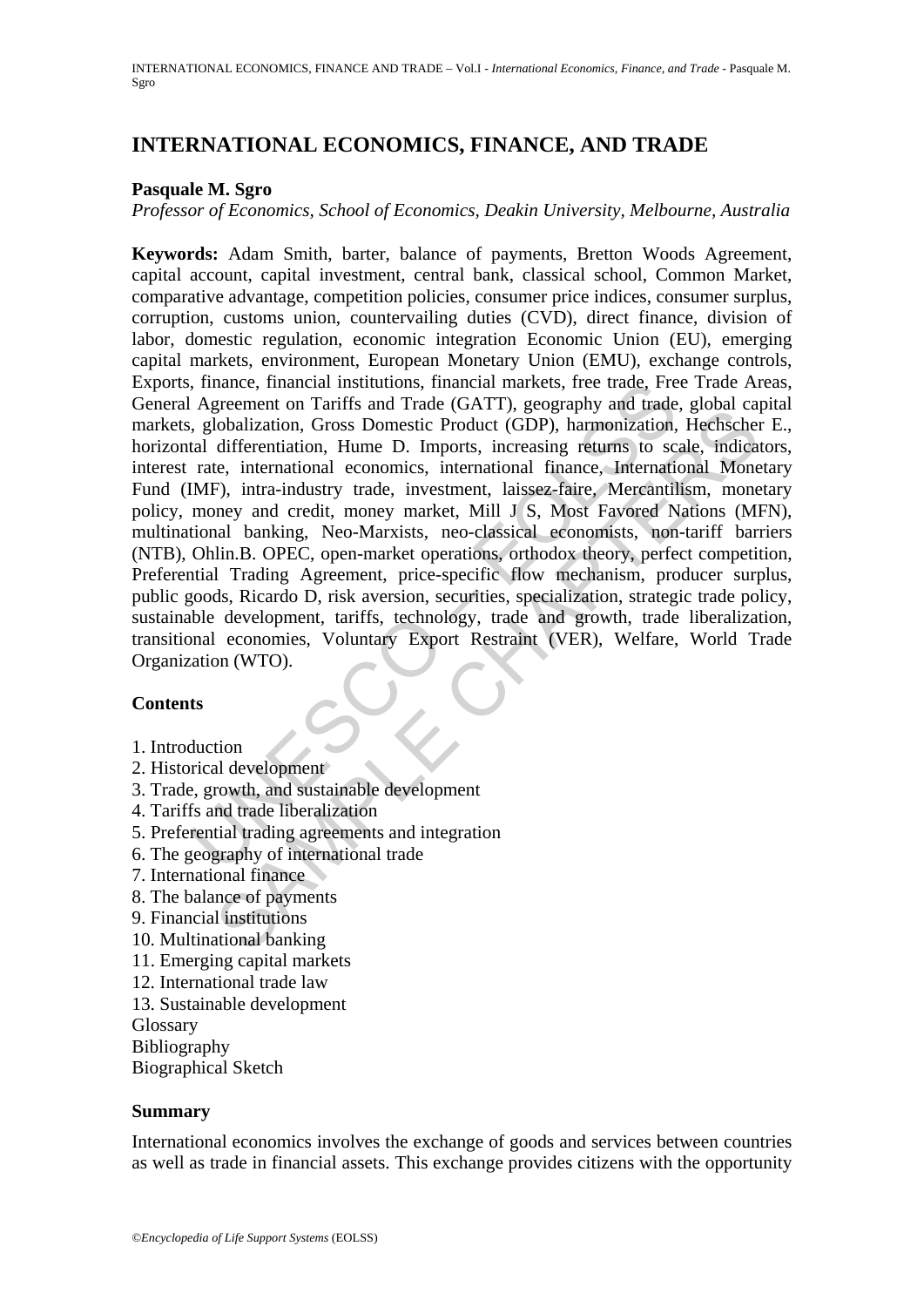to consume goods and services from a variety of countries and enables world production to become more efficient in the sense that countries can concentrate their production on those goods that best suit their circumstances. As a consequence, total global output of goods and services increases, leading to potential increases in consumer welfare.

The worldwide growth in international trade in recent years has been substantial, so much so that the term globalization is appropriate. While the motives for engaging in international trade are clear, the factors determining the pattern of this trade are still debated. Differences in factor endowments, technology, political and social institutions, infrastructure and consumer tastes have at various times been offered as reasons why countries export certain goods and import others. Various theoretical models have also been developed to try and explain the pattern of world trade and governments have tried at various times to restrict this trade to protect special interest groups.

The interaction between international trade, growth and sustainable development is an important one. Historically the argument that freer international trade will lead to higher growth rates and sustainable development has been dominant. More recently, it has been argued that some government involvement is necessary to ensure that consumers are protected and that resources are preserved for future generations. The issues of tariff and non-tariff barriers to trade, strategic trade policy, and trade liberalization are discussed in this framework.

veloped to try and explain the pattern of world trade and governm<br>us times to restrict this trade to protect special interest groups.<br>Fraction between international trade, growth and sustainable devi-<br>nt one. Historically Thes to restarc ints trace to procet special meteos groups.<br>
tion between international trade, growth and sustainable development in<br>
the argument that freer international trade will lead to his<br>
as and sustainable develop The provision of financial services can be traced back to the Phoenician Era in 1000 B.C. although the present day sophistication and development of modern multinational banking and financial institutions is a far cry from these early beginnings. The evolution of the international financial system has played an important role in facilitating the growth in trade, as has the growth of capital markets. This is especially the case today with the emerging economies in central and eastern Europe, along with some Asian and Latin American countries. This evolution includes a viable set of international trade agreements and/or laws to solve disputes when they occur and to reduce the level of corruption.

Achieving economic transformation of these emerging economies involves domestic policy reforms as well as a conducive international setting. The importance of international institutions in facilitating and encouraging trade and sustainable development through grants and foreign aid is clear. There is some debate about the costs of domestic policy reforms that are imposed on some of these economies by international institutions as a condition of receiving foreign aid or loans. The solution to the ongoing problems of income distribution and sustainable development are crucial for the future well-being of the planet and its inhabitants.

# **1. Introduction**

The subject matter of international economics and finance includes all transactions that cross national boundaries, including trade in goods and services, capital and labor markets, and transactions in financial assets. International economics is an extension of domestic trade but with certain important differences due to the environment in which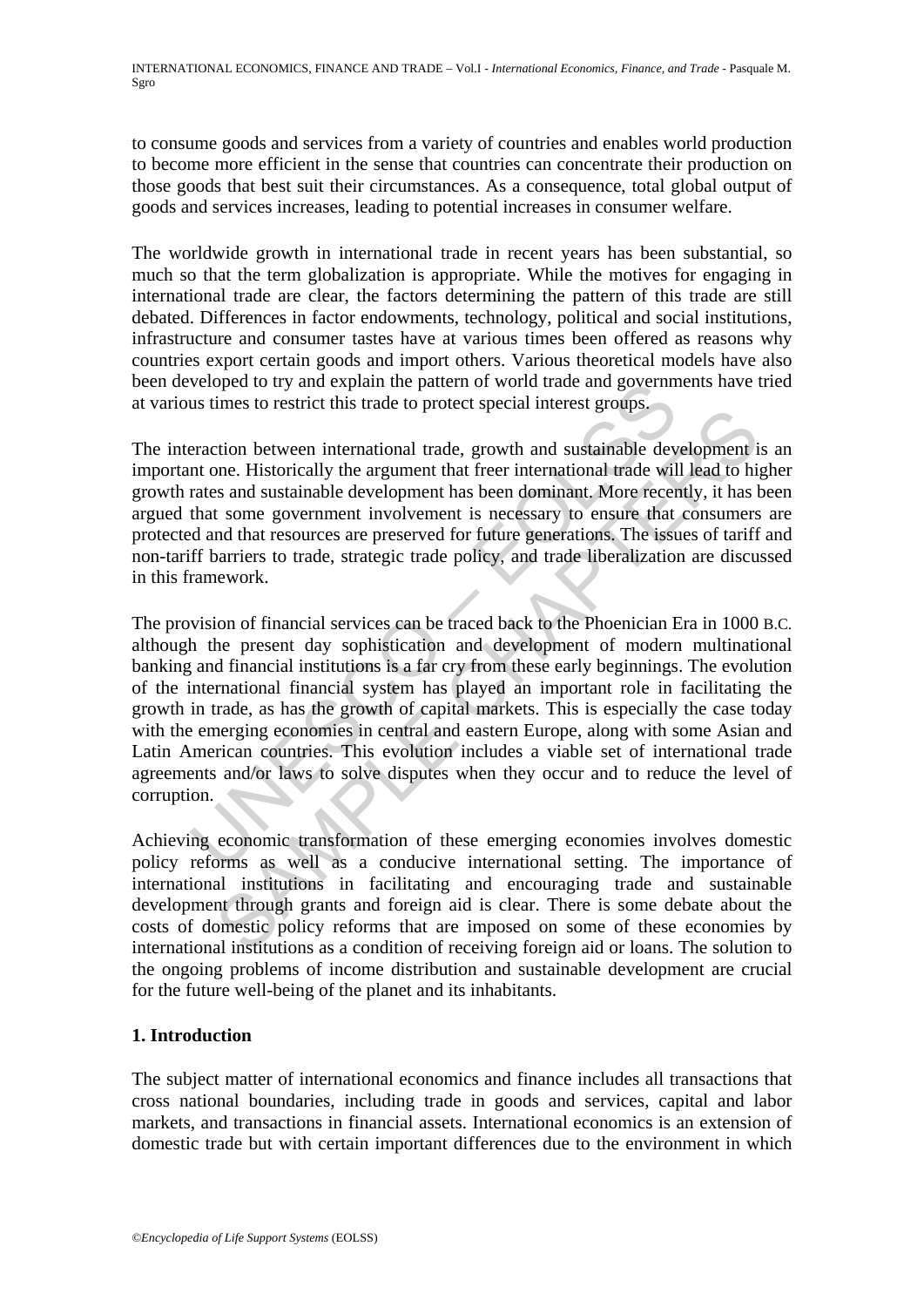trade takes place. Unlike trade within countries, barriers between countries prevent the completely free movement of goods, persons and capital. These barriers may be political, social, or linguistic as well as economic. Barriers that are primarily economic include customs duties, direct trade restrictions, or exchange controls. In some cases, impediments to trade are more subtle and take the form of elaborate customs procedures, packaging requirements, health regulations, and mixing regulations that require the use of a given minimum quantity of a domestically produced raw material in conjunction with an imported product.

The free flow of international trade may also conflict with the internal domestic policy objectives of the trading partners. For example, each country has its own specific needs and domestic regulations on taxes, investments, competition, wages, and prices, which will significantly affect trade and investment. A good example is the conflicts that have arisen between the EU countries domestic policies and the maintenance of a strong Euro currency in the foreign exchange market. Cultural variables will also affect trading relations between countries. These cultural values can consist of a set of beliefs, values, and attitudes. For example, drinking alcohol at social or business occasions is outlawed in most Islamic countries but is acceptable in Western cultures. National currencies make it essential to have a foreign exchange market, and movement in such markets can be affected by speculators and arbitrageurs. This adds a further source of instability in international trade that is not present in domestic commerce.

metricantly affect trade and investments, competition, wages, and<br>inficantly affect trade and investment. A good example is the com-<br>etween the EU countries domestic policies and the maintenance of<br>y in the foreign exchang clearly affect tracte can investment. The good calmple is are commuted to the moment of the momentum of the EU countries domestic policies and the maintenance of a strong I are text extween countries. These cultural values The importance of international economics in the world economy can be demonstrated in a number of ways. First, international trade enables all of us to consume goods and services from a variety of countries. These goods vary from Japanese and Italian cars to French cheese or fashion. It also enables resource-poor countries to access raw materials that are necessary for the development of their industries. Second, this trade and specialization increases world production efficiency in the sense that countries that are more efficient in the production of certain goods can concentrate on that production, export it, and import what they do not produce. In this way, total global output of the goods and services can increase, leading to increased welfare, employment opportunities, and the like.

Table 1 shows the world exports of merchandise and commercial services for the period 1996–8. Note that world exports fell in 1998 due to the Asian crisis and its repercussions. This feature is also captured in Table 2, where the rates of growth of both imports and exports are shown. What is clear, however, is that trade is still a very important component of total world output.

|                     | Value (\$ billions) |       |         | Annual change $(\% )$ |      |        |
|---------------------|---------------------|-------|---------|-----------------------|------|--------|
|                     | 1996                | 1997  | 1998    | 1996                  | 1997 | 1998   |
| Merchandise         | 5 150               | 5325  | 5 2 2 5 | 4.5                   | 3.5  | $-2.0$ |
| Commercial services | 1 275               | 1 320 | 290     | 6.7                   | 3.5  | $-2.0$ |

Table 1: shows the world exports of merchandise and commercial services for the period 1996–8.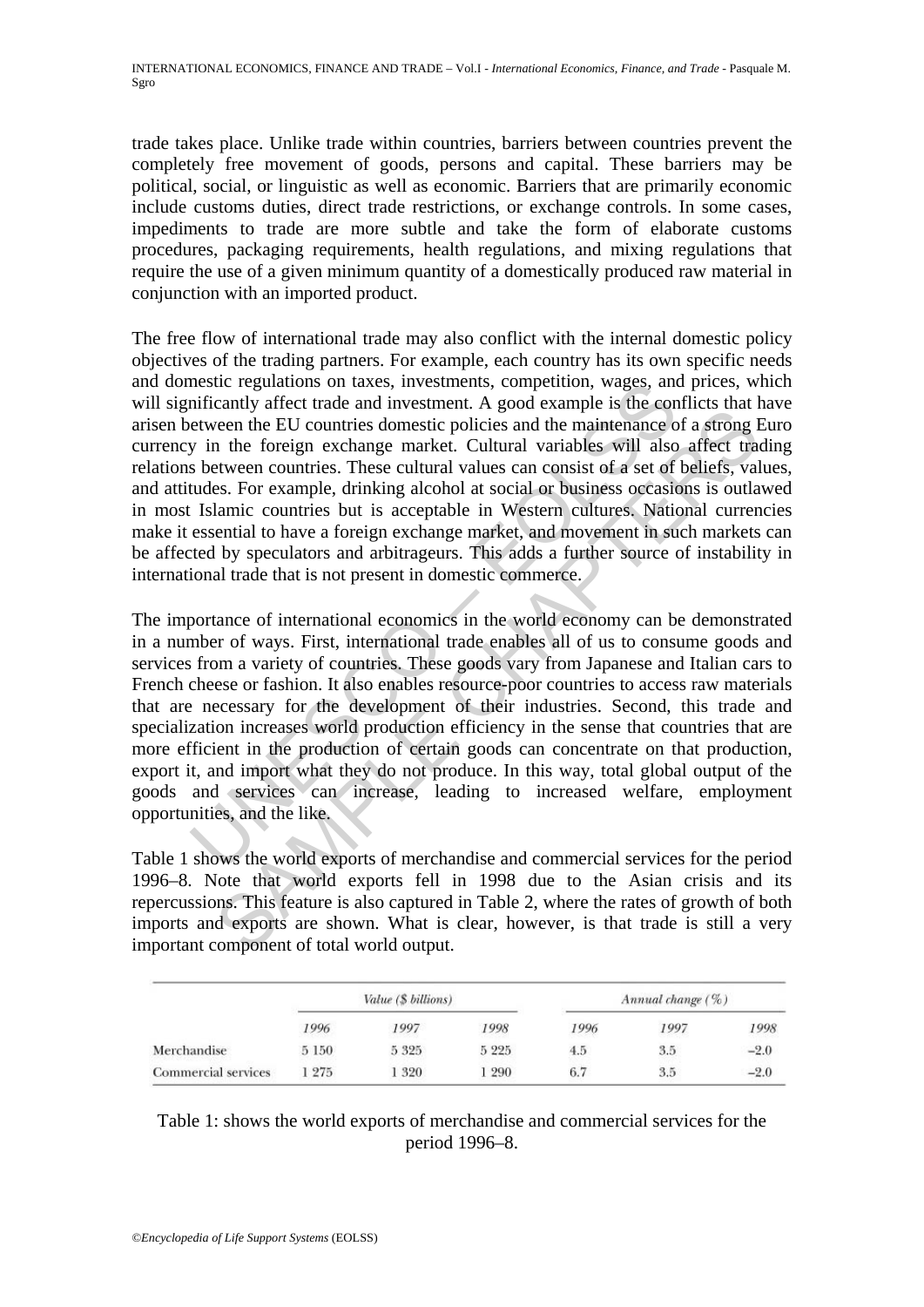INTERNATIONAL ECONOMICS, FINANCE AND TRADE – Vol.I - *International Economics, Finance, and Trade* - Pasquale M. Sgro

|                       |      | <b>Exports</b> |        |                                     |                       |      | Imports |         |
|-----------------------|------|----------------|--------|-------------------------------------|-----------------------|------|---------|---------|
| Average<br>$1990 - 5$ | 1996 | 1997           | 1998   |                                     | Average<br>$1990 - 5$ | 1996 | 1997    | 1998    |
| 6.0                   | 5.5  | 10.5           | 3.5    | World                               | 6.5                   | 6.0  | 9.5     | 4.0     |
| 7.0                   | 6.0  | 11.0           | 3.0    | North America <sup>a</sup>          | 7.0                   | 5.5  | 13.0    | 10.5    |
| 8.0                   | 11.0 | 11.0           | 6.5    | Latin America                       | 12.0                  | 8.5  | 22.0    | 9.5     |
| 5.5                   | 5.5  | 9.5            | 4.5    | Western Europe                      | 4.5                   | 5.5  | 7.5     | 7.5     |
| 5.5                   | 5.5  | 9.5            | 5.0    | European Union (15)                 | 4.5                   | 5.0  | 7.0     | 7.5     |
| 5.0                   | 6.5  | 12.5           | 10.0   | <b>Transition economies</b>         | 2.5                   | 16.0 | 17.0    | 10.0    |
| 7.5                   | 5.0  | 13.0           | 1.0    | Asia                                | 10.5                  | 6.0  | 6.0     | $-8.5$  |
| 1.5                   | 1.0  | 12.0           | $-1.5$ | apan                                | 6.5                   | 5.5  | 1.5     | $-5.5$  |
| 11.5                  | 7.5  | 11.5           | 2.0    | Six East Asian traders <sup>b</sup> | 12.0                  | 4.5  | 6.5     | $-16.0$ |

# Table 2: Exports/imports.

The liberalization of trade flows, both in goods and services, plays an important role in advancing economic policy in the world economies. An important contribution to sustainable development and better environmental protection was made at the Uruguay Round negotiations. The member countries of the World Trade Organization (WTO) acknowledged that an open non-discriminatory trading system was a prerequisite for effective action to protect the environment and to generate sustainable development. This is based on the assumption that most countries, developing countries in particular, are dependent on trade as the main source of continued growth and prosperity.

# **2. Historical Development**

Table  $2_z$  Exports/imports.<br>
Table  $2_z$  Exports/imports.<br>
Fralization of trade flows, both in goods and services, plays an in<br>
mg economic policy in the world economies. An important<br>
the development and better environmen Fraction of trade flows, both in goods and services, plays an important role-<br>economic policy in the world economics. An important contribution<br>development and better environmental protection was made at the Urugo<br>tiation Between the mid-sixteenth century and late seventeenth century, a powerful merchant class rose up in Europe as a result of the growth in international trade. This merchant class was primarily concerned with the relationship between a country's wealth, identified by its stock of precious metals, and its balance of trade. The doctrine known as Mercantilism that evolved at this time represented one of the earliest justifications for international trade. Its basic idea was that wealth was necessary for national power. This wealth was achieved by an interventionist philosophy that advocated government regulation to achieve a surplus on the balance of trade in order to accumulate precious metals. Hence merchants saw no virtue in a large volume of trade per se but recommended policies to maximize exports and minimize imports. In this way countries were able to amass holdings of gold and silver. To achieve this objective, tariffs and other import restrictions were enforced and exports were subsidized.

Mercantilism was a highly nationalistic policy and ran into intense criticism in the eighteenth and nineteenth centuries from the new *laissez faire* (classical) school of economics. At the time, however, the policy had some elements of rationality in the following sense. As a way of raising money to support armies and provide internal stability, taxing the foreign sector was more attractive to the rulers than taxing the landed gentry and peasantry. Second, restrictions on imports of machinery and raw materials could be thought of as a form of infant industry development policy.

The *laissez faire* or classical school pointed out two major weaknesses in the mercantilist arguments, and their criticisms influenced public policy in the nineteenth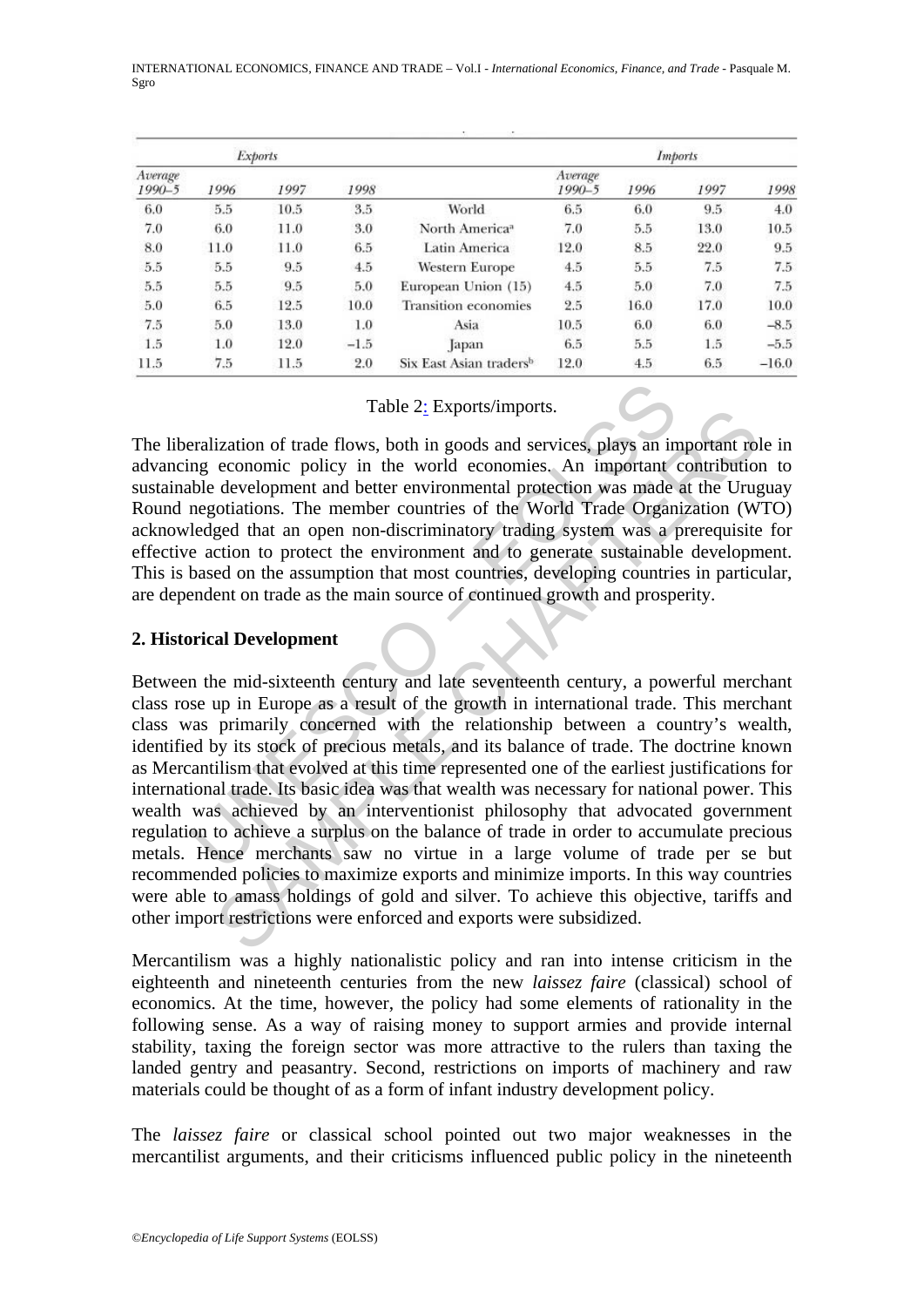century. The Scottish philosopher, economist, essayist, and historian David Hume (1711–1776) pointed out one fallacy. As he explained, when a country increases its exports and accumulates more gold and silver coins, the money supply in the economy increases. He essentially used a simple quantity theory of money to argue that this increase in the money supply led to inflation or price increases in the domestic economy (under a fixed exchange rate). This increase in domestic prices made exports more expensive and hence they fell. At the same time, this increase in domestic prices made imports cheaper and they rose. With exports falling and imports rising, the country's money supply (precious metals) falls, so that a policy of maintaining an export surplus in the long run would be self-defeating. This process was called the "price-specific flow mechanism."

The second weakness was pointed out by Adam Smith in his 1776 *Wealth of Nations*. He observed that a country's wealth lies not in its stock of precious metals but in the quantity and variety of goods and services, domestic and foreign, that its citizens are able to afford. Furthermore, this "wealth" is increased by an inflow of goods and services, not by an inflow of precious metals.

These two arguments – that an export surplus cannot be maintained indefinitely and that consumers gain from trade – remain central to any modern day discussion of free trade versus protectionism. Doubts about the wisdom of the commercial policy advocated by the mercantilists were reinforced by David Ricardo (1772–1823) and John Stuart Mill (1800–1873).

ond weakness was pointed out by Adam Smith in his 1776 Wearved that a country's wealth lies not in its stock of precious me and variety of goods and services, domestic and foreign, that afford. Furthermore, this "wealth" i **Example that illustrates we see that of the state of the Ricard of the and the state of the certain of the state of precious metals but in the state of precious metals but in a state of precious metals but in dvariety of** David Ricardo was the pioneer of the concept of comparative advantage. He was the first to demonstrate formally that, in a two-good, two-country world, even if one country is absolutely more efficient in producing both goods than another country, trade will still benefit both if one specializes in that good in which its relative efficiency is greater, while the other produces that product in which its relative inefficiency is less. A specific example that illustrates this basic theory of comparative advantage is discussed elsewhere (see also "Comparative advantage and trade policy").

John Stuart Mill's contribution was to refine, clarify and extend the Ricardo analysis to demonstrate that free trade was superior to mercantilism from the point of view of the consumer. These arguments had a great deal of influence in Britain, where free trade was adopted in the mid-nineteenth century. Thus, from the earliest days of Hume, Smith, Ricardo, and Mill up to the present, international economics has always been preoccupied with public policy.

The theory of comparative advantage initially introduced by Ricardo has been used as a backstop to more recent developments in international trade. The work of Ricardo and Mill was an attempt to explain the determinants of international trade and specialization via technological differences between countries. This work was extended by E. Heckscher (1919) and B. Ohlin (1933), who argued that the determinants of international trade depended on differences in factor endowments between different countries. Extensions to their theory added consumer taste differences as a determinant of trade.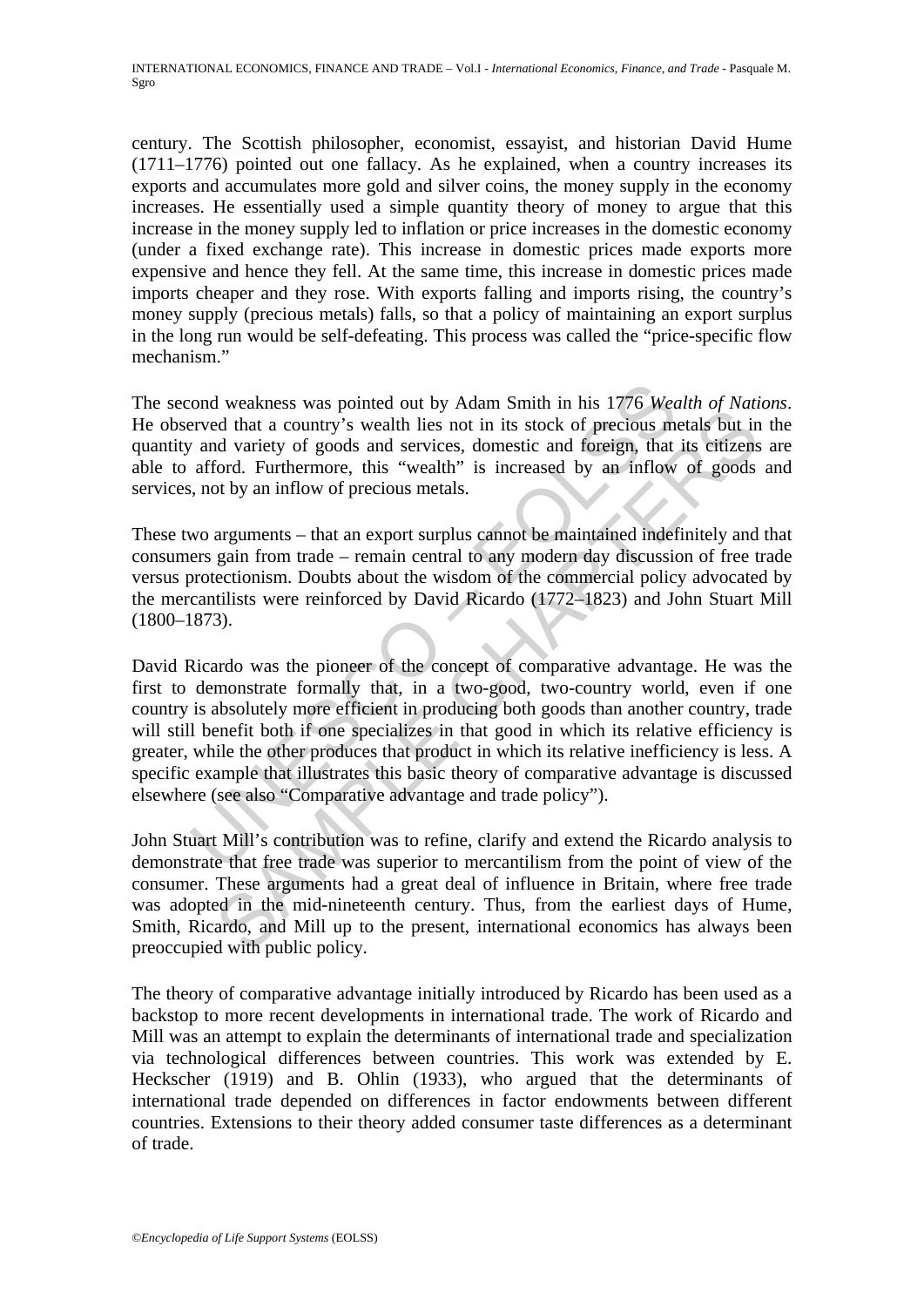More recently, the new theories of international trade have taken the standard model of Heckscher and Ohlin (HO) and dropped the assumption of perfect competition and product homogeneity, and have analyzed the determinants and effects of international trade in the context of imperfect competition and/or product differentiation (Grossman, 1992; Krugman, 1979). Under this heading of new theories comes strategic trade policy, where there is interaction between the firms in international trade so that the actions of one firm may have significant effects on the action of another. This development marries industrial organization theory, game theory and the traditional trade theory of HO (Shaked and Sutton, 1984; Puga and Venables, 1997).

The fundamental assumptions that applied to what one can call the orthodox theory (Ricardo and HO) were, first, that there is perfect competition and, second, the commodities that are internationally traded are homogeneous and identical. That is, the homogeneous commodity X in country A is identical to the homogeneous commodity X in country B. The new trade theory developments drop one or both of these assumptions and emphasize trade via intra-industry trade and increasing returns to scale.

|                                | Markets                                       |                                                                                           |                                 |  |  |
|--------------------------------|-----------------------------------------------|-------------------------------------------------------------------------------------------|---------------------------------|--|--|
| Products                       | Perfect competition                           | Monopolistic competition                                                                  | Oligopoly                       |  |  |
| Homogeneous                    | Orthodox theory                               |                                                                                           | Brander (1981)                  |  |  |
| Vertically<br>differentiated   | Neo Heckscher-Ohlin<br>theories (Falvey 1981) |                                                                                           | Shaked and Sutton<br>(1984)     |  |  |
| Horizontally<br>differentiated |                                               | Demand for variety<br>(Krugman, 1979);<br>Demand for characteristics<br>(Lancaster, 1980) | Eaton and Kierzkowsky<br>(1984) |  |  |

Table 3 Orthodox theory and the new theories of International trade.

Given these new developments in factors determining trade, the implications for economic policy become more complicated. Since there may be some interaction between firms involved in international trade – and since the market structure is either monopolistic, competitive, or oligopolistic – strategic trade policies now become relevant. In orthodox theory, there was no role for strategic trade policy. Unfortunately since the models and results in the new trade theories are contradictory, they do not provide any practical guide to government policy. Nevertheless, it is important to understand how these models work and their analytical implications, since it may be better to have a collection of examples that may capture what is actually going on in the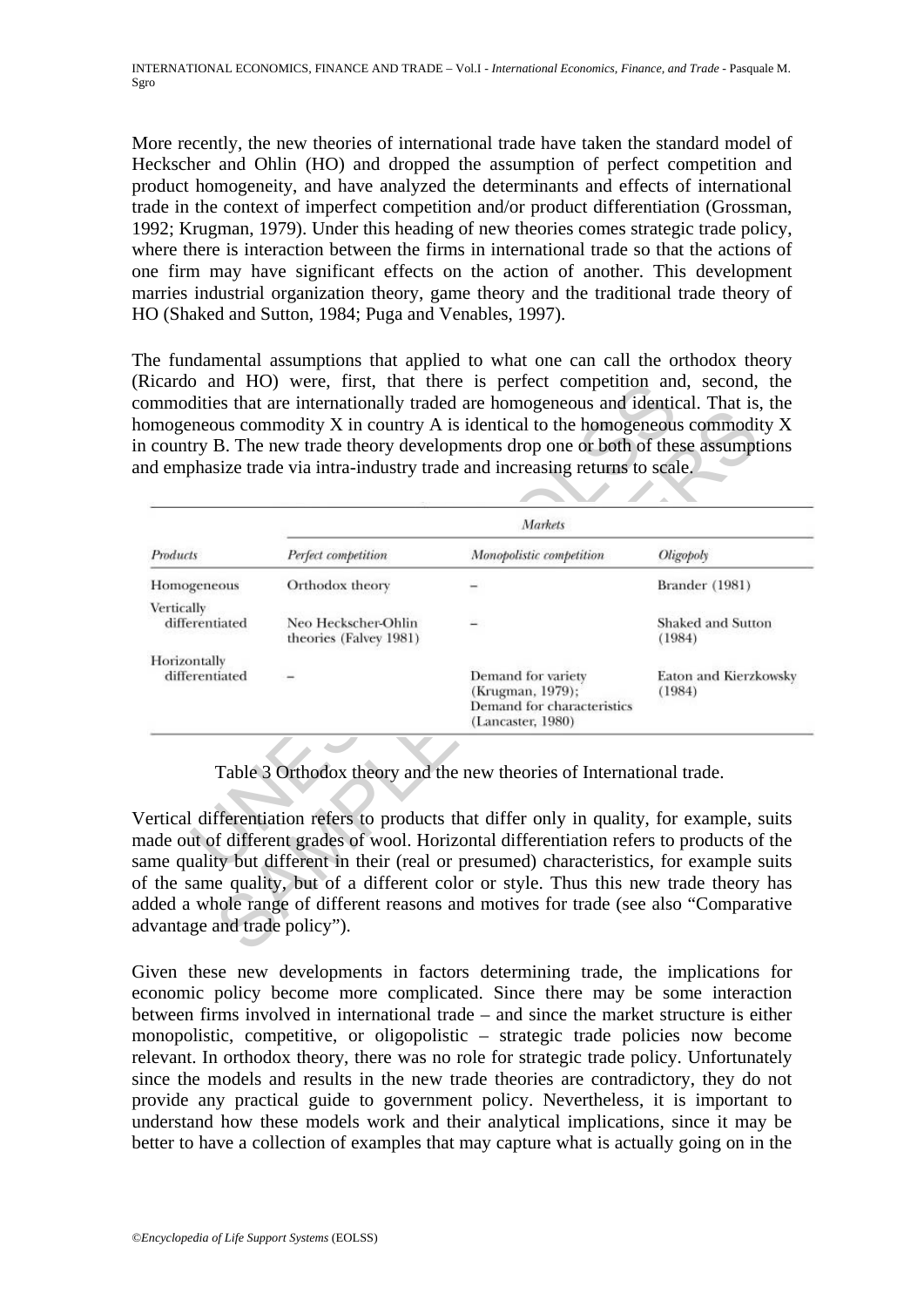INTERNATIONAL ECONOMICS, FINANCE AND TRADE – Vol.I - *International Economics, Finance, and Trade* - Pasquale M. Sgro

International joint ventures, and parties the particular technomical posts in the and lobby is to argue for government intervention in specific and lobby is to argue for government intervention in specific emparative advan world economy rather than restrict oneself to an integrated theory that is too restrictive. In models of strategic trade policy, interactions between governments (pursuing their own optimal policies) become relevant. The motivation for government intervention is to capture rents or external benefits at the expense of other countries, or alternatively, to prevent them from obtaining benefits at our expense. Thus the rationale for such policies relies on the fact that rents such as monopoly profits exist, or that these are external benefits of production. Government intervention could then be used to increase a country's share of these rents or benefits by, for example, promoting domestic development of those industries that create these substantial rents or benefits. The crucial condition here is that national welfare can increase, provided these industries are domestically owned. However, such industries are also the targets of multinational firms, international joint ventures, and partnerships. Nevertheless, it is undoubtedly true that the theoretical possibility of strategic trade policies has made it easier for interest groups and lobbyists to argue for government intervention in specific industries (see also "Comparative advantage and trade policy").

TO ACCESS ALL THE **33 PAGES** OF THIS CHAPTER, Visit: http://www.eolss.net/Eolss-sampleAllChapter.aspx

### **Bibliography**

- - -

BRANDER, J. A. 1981. Intra-industry trade in identical commodities. *Journal of International Economics*, Vol. 11, pp. 1–14.

DEARDORFF, A. V.; STERN, R. M. 2000. *What the Public should know about Globalization and the World Trade Organization*. Mimeograph, May 13. [This paper provides a useful summary of the achievements of the various GATT rounds.]

**SAMPLE CONSTRAINER (FOR THE SAMPLE CONSTRAINER SPECIES ALL THE 33 PAGES OF THIS [CHAP](https://www.eolss.net/ebooklib/sc_cart.aspx?File=E1-23)TER,**<br> **SAMPLE CHAPTER,**<br> **SAMPLE CHAPTER,**<br> **SAMPLE CHAPTER,**<br> **SAMPLE CHAPTER,**<br> **SAMPLE CHAPTER,**<br> **SAMPLE CHAPTER,**<br> **SAMPLE CHAPTER** DEPARTMENT OF THE ENVIRONMENT, TRANSPORT AND THE REGIONS. 2000. Indicators of Sustainable **Sustainable** Development for the United Kingdom. http:www.environment.dets.gov.uk/epsim/indics/isoltheor.htm. [Provides a useful approach to determining key indicators to monitor sustainable development.]

EATON, J.; KIERZKOWSKY, H. 1984. *Oligopolistic Competition, Product Variety and International Trade.* In: H. KIERZKOWSKI, *Monopolistic Competition and International Trade*, 257pp, Oxford, Oxford University Press.

GANDOLFO, G. 1998. *International Trade Theory and Policy*. Berlin, Springer-Verlag. 544 pp. [This book provides a useful comparison between the orthodox and new trade theories.]

GROSSMAN, G. M. (ed.) 1992. *Imperfect Competition and International Trade*. Cambridge, Mass., MIT Press. 387 pp. [This book introduces imperfect competition into the traditional trade theory models.]

HECKSCHER, E. F. 1949. The effect of foreign trade on the distribution of income. [English translation of the original 1919 article in *Economisk Tidsskriff*, edited by H. S. ELLIS, and L. A. METZLER.], Philadelphia, Blakiston. 350 pp. [This paper was the pioneering paper (together with Ohlin, 1933) in introducing differences in factor endowments as a determinant of trade.]